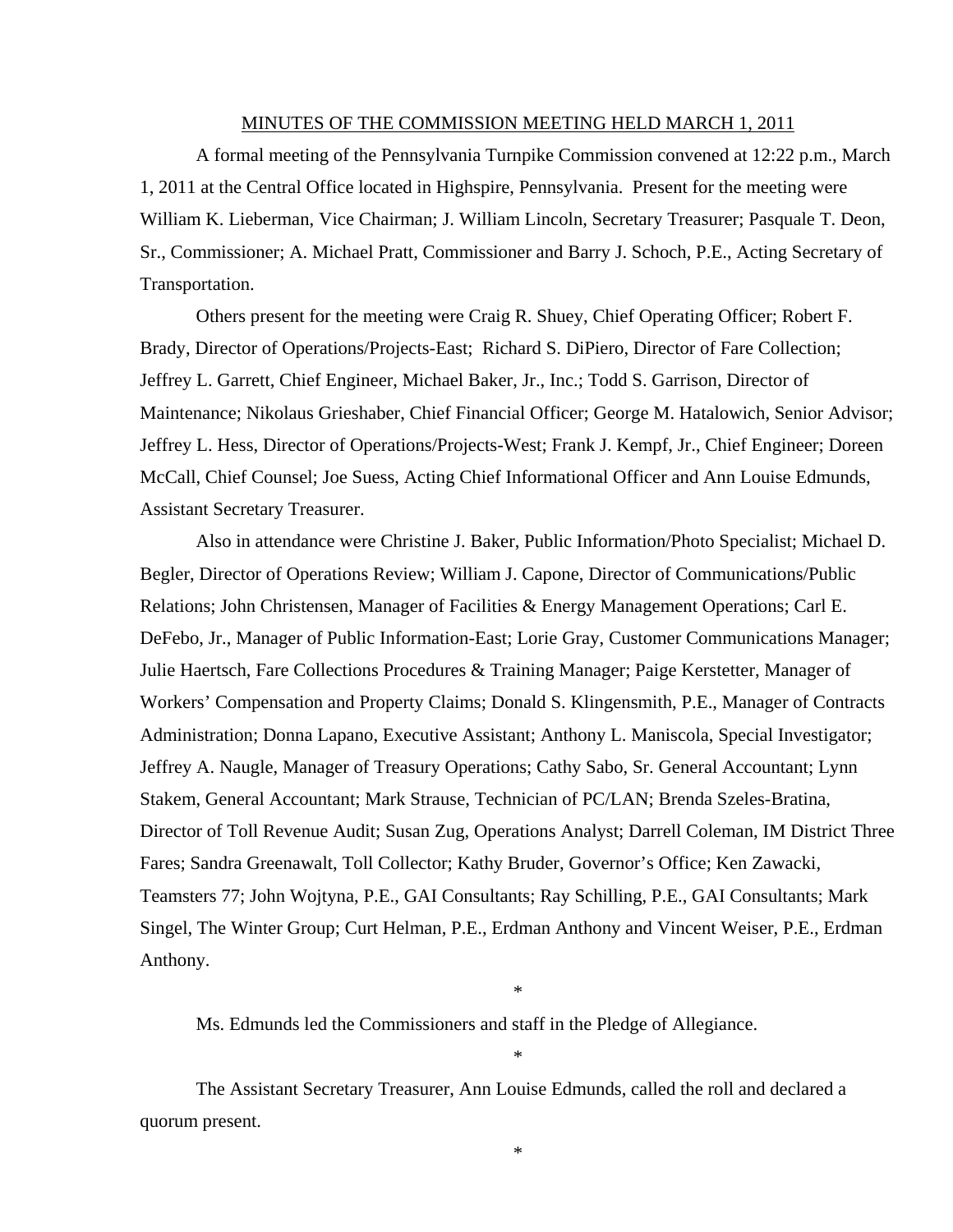### SUNSHINE ANNOUNCEMENT

MS. EDMUNDS: THE COMMISSIONERS MET IN EXECUTIVE SESSION PRIOR TO TODAY'S FORMAL AGENDA SESSION TO CONSIDER MATTERS OF PERSONNEL, WHICH INCLUDED NEW HIRES, PROMOTIONS, VACANCIES, SUMMER PROGRAM, AND REQUESTS TO POST AND FILL; TO REPOST AND FILL; AND RECLASSIFY AND FILL POSITIONS IN THE EASTERN REGIONAL OFFICE AND THE MAINTENANCE AND ENGINEERING DEPARTMENTS.

 THE COMMISSIONERS ALSO DISCUSSED Houseknecht v. PTC, Docket No. 09- 2657 and Zabielski v. PTC, Docket No. 09-2771 AND ENGAGED IN NON-DELIBERATIVE INFORMATIONAL DISCUSSIONS REGARDING VARIOUS ACTIONS AND MATTERS, WHICH HAVE BEEN APPROVED AT PREVIOUS PUBLIC MEETINGS.

\*

#### PUBLIC COMMENT

MS. EDMUNDS: THE PUBLIC IS WELCOME AT THIS TIME TO ADDRESS THE COMMISSION REGARDING ITEMS LISTED ON THE AGENDA OR OTHER ITEMS NOT LISTED ON THE AGENDA THAT ARE WITHIN THE COMMISSION'S AUTHORITY OR CONTROL.

IN ORDER TO CONDUCT AN ORDERLY, EFFICIENT, EFFECTIVE AND DIGNIFIED MEETING, ALL PERSONS WISHING TO ADDRESS THE COMMISSION SHOULD HAVE SIGNED IN AND REQUESTED TIME TO SPEAK. IF YOU HAVE NOT DONE SO, YOU ARE INVITED TO DO SO.

COMMISSIONERS, WE HAVE NO REQUEST TO ADDRESS THE COMMISSION. AT THIS TIME WE ASK ALL VISITORS TO STAND AND INTRODUCE YOURSELF.

 KEN ZAWACKI, TEAMSTERS KATHY BRUDER, GOVERNOR'S OFFICE RAY SCHILLING, GAI CONSULTANTS JOHN WOJTYNA, P.E., GAI CONSULTANTS MARK SINGEL, THE WINTER GROUP CURT HELMAN, P.E., ERDMAN ANTHONY VINCENT WEISER, P.E., ERDMAN ANTHONY.

MS. EDMUNDS: THIS CONCLUDES THE PUBLIC COMMENT SECTION OF THE MEETING.

\*

### NOMINATION OF OFFICERS

MS. EDMUNDS: THE FIRST ITEM OF BUSINESS ON THE AGENDA IS THE ELECTION OF OFFICERS. WE WILL BEGIN WITH THE ELECTION OF A TEMPORARY CHAIRMAN; THE DUTIES OF THE TEMPORARY CHAIRMAN WILL BE TO ACCEPT NOMINATIONS FOR CHAIRMAN. DO I HAVE A NOMINATION FOR A TEMPORARY CHAIRMAN?

COMMISSIONER PRATT: "I NOMINATE PAT DEON FOR TEMPORARY CHAIRMAN."

MS. EDMUNDS: ARE THERE ANY OTHER NOMINATIONS?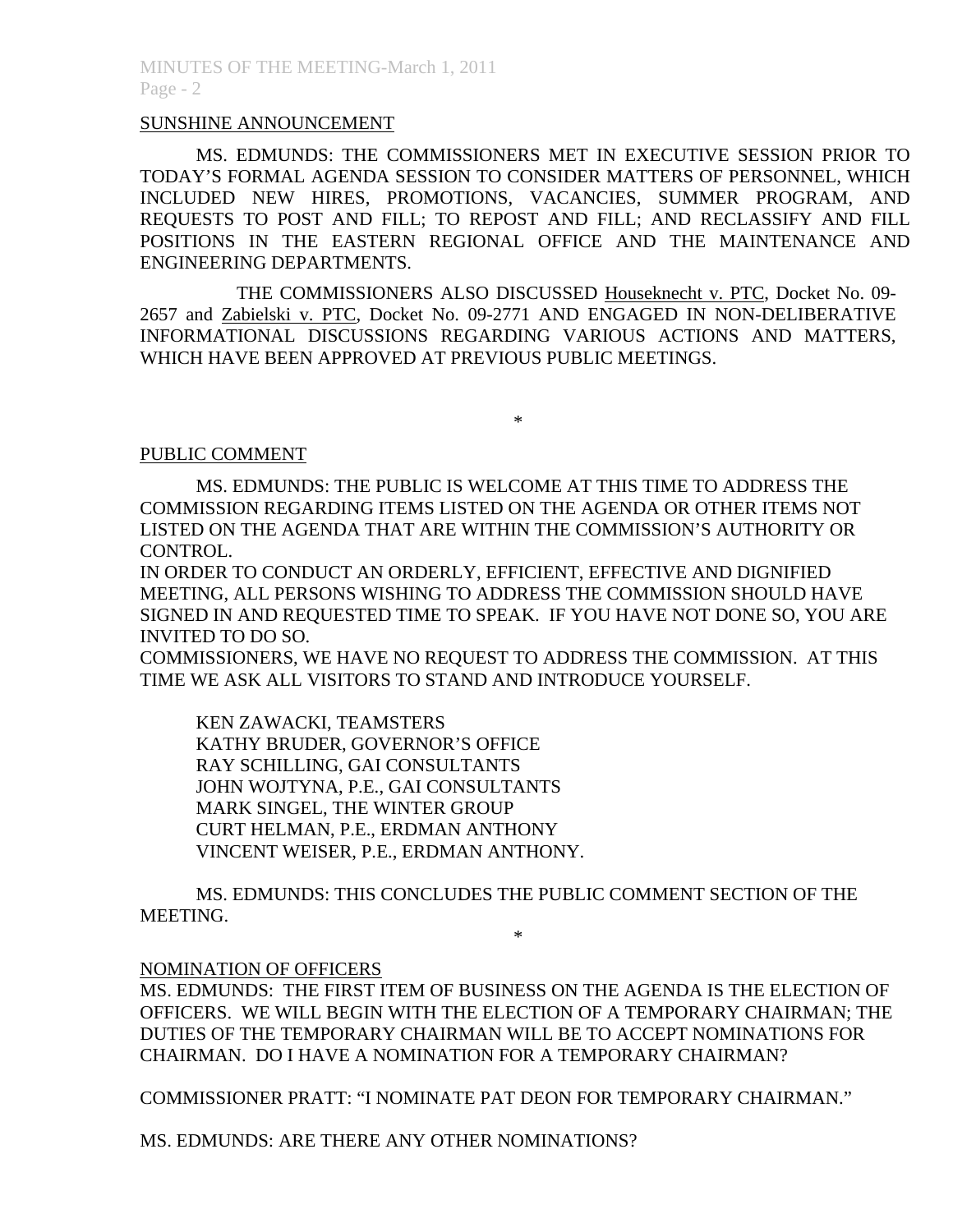MINUTES OF THE MEETING-March 1, 2011 Page - 3

MS. EDMUNDS: HEARING NONE, MAY I HAVE A MOTION TO CLOSE THE NOMINATIONS?

COMMISSIONER LINCOLN: "I MOVE TO CLOSE THE NOMINATIONS."

MS EDMUNDS: MAY I HAVE A SECOND?

COMMISSIONER SCHOCH: "I SECOND THE MOTION."

MS. EDMUNDS: ALL THOSE IN FAVOR OF CLOSING THE NOMINATIONS SAY I, OPPOSED?

MS. EDMUNDS: MOTION CARRIES. WE WILL NOW VOTE FOR TEMPORARY CHAIRMAN. ALL THOSE IN FAVOR OF COMMISSIONER DEON FOR TEMPORARY CHAIRMAN SAY I, OPPOSED? MOTION CARRIES.

MS. EDMUNDS: TEMPORARY CHAIRMAN DEON WILL NOW ACCEPT NOMINATIONS FOR CHAIRMAN.

TEMPORARY CHAIRMAN DEON: MAY I HAVE A NOMINATION FOR CHAIRMAN?

COMMISSIONER LINCOLN: "I NOMINATE BILL LIEBERMAN FOR CHAIRMAN."

TEMPORARY CHAIRMAN DEON: ARE THERE ANY OTHER NOMINATIONS?

TEMPORARY CHAIRMAN DEON: HEARING NONE, MAY I HAVE A MOTION TO CLOSE THE NOMINATIONS?"

COMMISIONER SCHOCH: "I MOVE TO CLOSE THE NOMINATIONS."

TEMPORARY CHAIRMAN DEON: MAY I HAVE A SECOND?

COMMISSONER PRATT: "I SECOND THE MOTION."

TEMPORARY CHAIRMAN DEON: ANY DISCUSSION. HEARING NONE, I CALL FOR THE VOTE.

MS. EDMUNDS: We will now have a roll call vote for the election of Chairman.

Commissioner Deon Commissioner Lieberman Commissioner Lincoln Commissioner Pratt Commissioner Schoch

MS. EDMUNDS: THE VOTE IS UNANIMOUS. COMMISSIONER LIEBERMAN HAS BEEN ELECTED CHAIRMAN.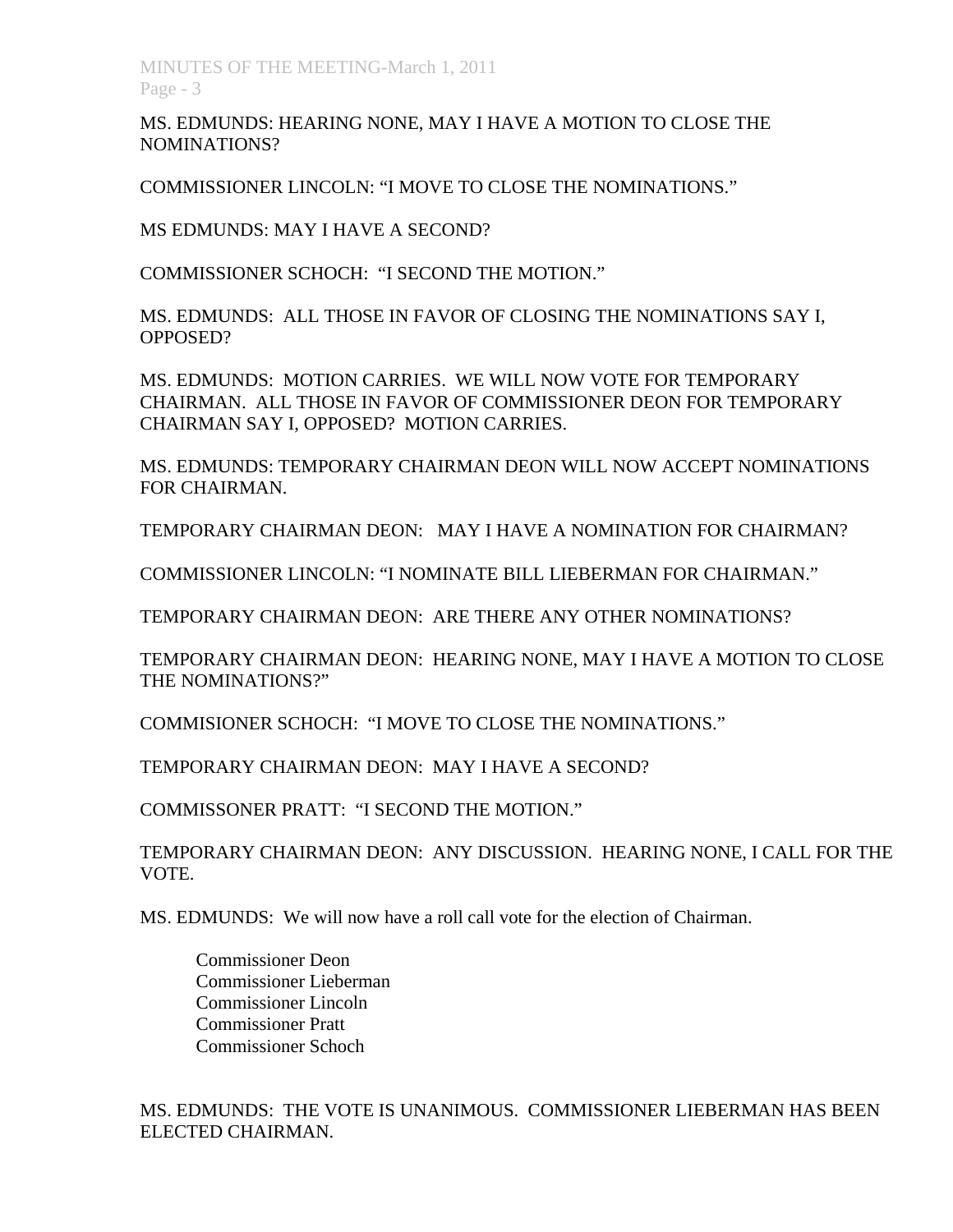# MS. EDMUNDS: THE NEWLY ELECTED CHAIRMAN WILL NOW ACCEPT NOMINATIONS FOR THE FOLLOWING OFFICES:

# VICE CHAIRMAN SECRETARY TREASURER ASSISTANT SECRETARY TREASURER ASSISTANT SECRETARY TREASURER

CHAIRMAN LIEBERMAN: MAY I HAVE NOMINATIONS FOR VICE CHAIRMAN.

COMMISSIONER DEON: "I NOMINATE MIKE PRATT FOR VICE CHAIRMAN.

CHAIRMAN LIEBERMAN: ARE THERE ANY OTHER NOMINATIONS FOR VICE CHAIRMAN?

CHAIRMAN LIBERMAN: HEARING NONE, MAY I HAVE NOMINATIONS FOR SECRETARY TREASURER.

COMMISSIONER SCHOCH: "I NOMINATE BILL LINCOLN FOR SECRETARY TREASURER.

CHAIRMAN LIEBERMAN: ARE THERE ANY OTHER NOMINATIONS FOR SECRETARY TREASURER?

CHAIRMAN LIEBERMAN: HEARING NONE, MAY I HAVE NOMINATIONS FOR ASSISTANT SECRETARY TREASURER.

COMMISSIONER PRATT: "I NOMINATE ANN LOUISE EDMUNDS AND JEFF NAUGLE FOR ASSISTANT SECRETARY TREASURER.

CHAIRMAN LIBERMAN: ARE THERE ANY OTHER NOMINATIONS FOR ASSISTANT SECRETARY TREASURER?

CHAIRMAN LIEBERMAN: HEARING NONE, MAY I HAVE MOTION TO CLOSE THE NOMINATIONS.

COMMISSIONER PRATT: "I MOVE TO CLOSE THE NOMINATIONS."

CHAIRMAN LIEBERMAN: MAY I HAVE A SECOND?

COMMISSIONER LINCOLN: "I SECOND THE MOTION."

CHAIRMAN LIEBERMAN: ANY DISCUSSION, HEARING NONE, I CALL FOR THE VOTE. ALL THOSE IN FAVOR OF CLOSING THE NOMINATIONS SAY I, OPPOSED?

CHAIRMAN LIEBERMAN: MOTION CARRIES.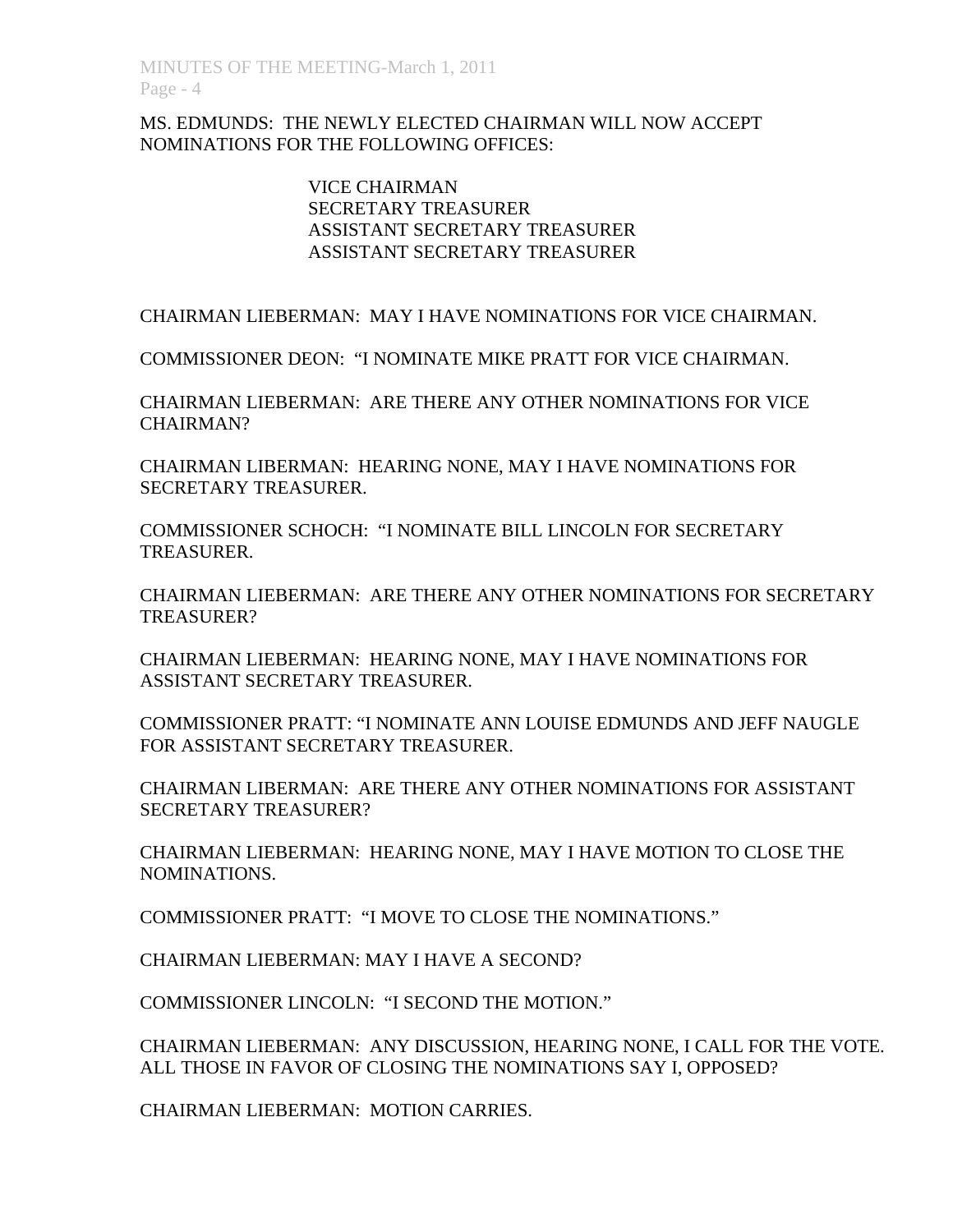MS. EDMUNDS: WE WILL NOW HAVE A ROLL CALL VOTE FOR THE ELECTION OF THE NOMINATED SLATE OF OFFICERS.

COMMISSIONER DEON COMMISSIONER LIEBERMAN COMMISSIONER LINCOLN COMMISSIONER PRATT COMMISSIONER SCHOCH

MS. EDMUNDS: THE VOTE IS UNANIMOUS. THE COMMISSION REORGANIZATION IS COMPLETE. FOR THE RECORD:

COMMISSIONER LIEBERMAN HAS BEEN ELECTED CHAIRMAN COMMISSIONER PRATT HAS BEEN ELECTED VICE CHAIRMAN COMMISSIONER LINCOLN HAS BEEN ELECTED SECRETARY TREASURER ANN LOUISE EDMUNDS AND JEFF NAUGLE HAVE BEEN ELECTED ASSISTANT SECRETARY TREASURER.

CONGRATULATIONS. WE WILL NOW PROCEED WITH THE FORMAL AGENDA.

#### MINUTES OF THE MEETING

 Motion-That the Minutes of the meeting held January 25, 2011 be approved and filed-was made by Commissioner Deon, seconded by Commissioner Lincoln; and passed unanimously.

\*

\*

### COMMUNICATIONS

Motion-That the Commission accepts and files the memos received from the Chief Counsel and the Manager of Procurement and Materials Management-was made by Commissioner Lincoln, seconded by Commissioner Deon; and passed unanimously.

\*

#### PERSONNEL

 Motion-That the Commission approves the Personnel as submitted-was made by Commissioner Lincoln, seconded by Commissioner Deon; and passed unanimously.

\*

#### NEW BUSINESS

#### Reinvestments, Liquidations and Purchase of Securities

 Upon the motion by Commissioner Deon, seconded by Commissioners Lincoln, the following Resolution was presented for adoption: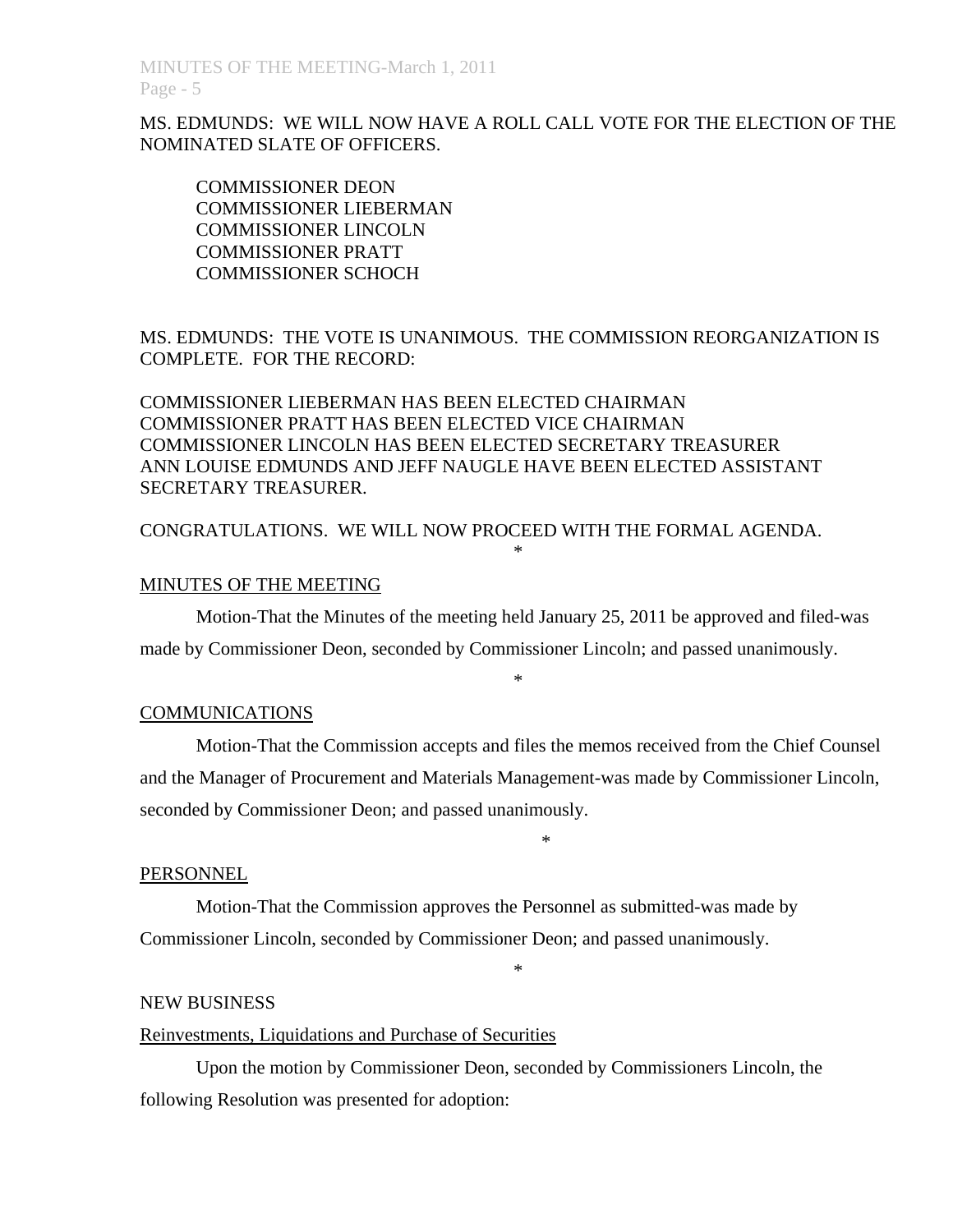#### RESOLUTION

BE IT RESOLVED that The Pennsylvania Turnpike Commission hereby ratifies the action

of the Assistant Chief Financial Officer, with the approval of the Chief Executive Officer and the Consulting Engineer, in directing the Trustee to make the foregoing reinvestments, liquidations and purchases; and

BE IT FURTHER RESOLVED that copies of the Resolution certified by the Assistant

Secretary Treasurer shall be forwarded to the Trustee as required in Article VI, Section 602 of the

2001 Amended and Restated Trust Indenture.

The following members voted yea: Commissioners Lieberman, Lincoln, Deon and Schoch;

Commissioner Pratt abstained.

COMMISSIONER PRATT: I ABSTAIN ON THE BASIS THAT THE COMPANY SET FORTH IN THIS AGENDA ITEM IS A CLIENT OF THE FIRM OF WHICH I AM A PARTNER. I ASK THAT THE SECRETARY PLEASE HAVE THE MINUTES OF THE MEETING REFLECT MY ABSTENTION ON THIS VOTE.

\*

The motion passed.

### AGREEMENTS

Motion-That the Commission approves the negotiation and execution of the Supplemental

Agreement, Amendments, Agreements and a Lease for the items listed in memos "a" through "f":

- a. Supplemental Agreement with Dominion/Peoples Gas Co., for relocation of their underground facilities necessary for the reconstruction project from MP 31.00 to MP 38.00; for an additional \$58,881.25; increasing the not-to-exceed amount to \$114,818.25;
- b. Extend the term of our All-Risk and Builder's Risk insurance policy with Traveler's Insurance Company from 10/1/11 to 10/1/13; and grant permission to advertise an RFP for services associated with this policy;
- c. Reimbursement Agreement with Somerset Township to reimburse the Township for the elimination of Bridge B-411 at MP 108.01 (carrying Township Road T-448 over the Turnpike), as part of the total reconstruction project from MP 99.00 to MP 109.00; at a notto-exceed amount of \$300,000.00;
- d. Amendments to our health care benefits:
	- Exercising our option to renew the agreements with Highmark, Aetna and United Concordia through February 29, 2012;
	- Extending our agreement with HM Benefit Administrators for COBRA through August 31, 2011;
	- Amending our agreement with Sun Life exercising our option to renew the agreement for three-years with two additional one-year terms.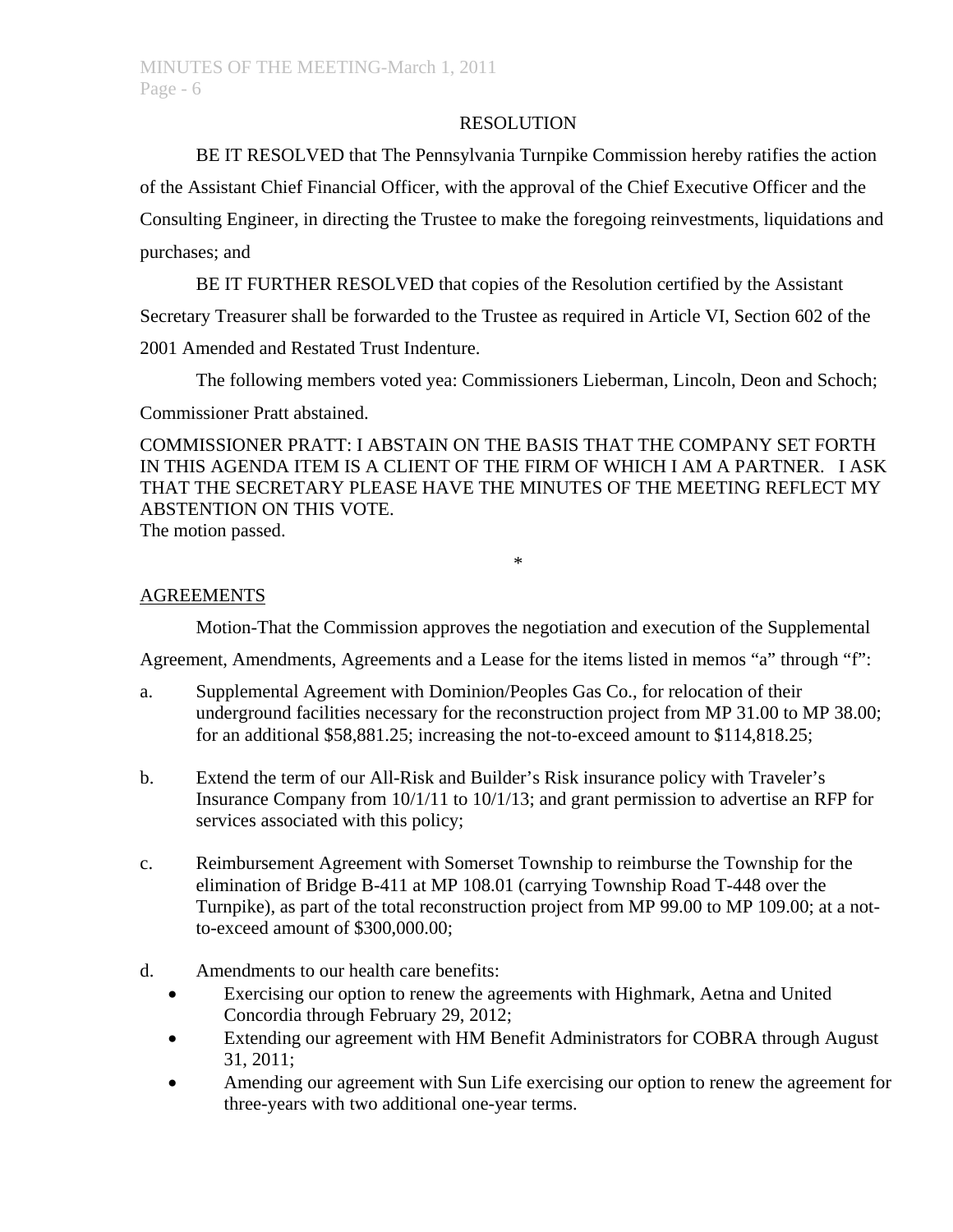- e. Amendment to our agreement with Jackson Lewis LLP for Diversity Inclusion Assessment; exercising our option to extend the terms of the agreement for an additional six (6) months for a not-to-exceed amount of \$25,000.00;
- f. Lease Agreement with Willow Mill Development LLC to grant them permanent easement and execute a lease agreement for the Sonic Restaurant adjacent to the Willow Grove Interchange; Willow Mill will pay the Commission \$10,000.00 for the first year, with 2% increases every year after that; and reimburse the Commission for all expenses related to annual traffic lane striping and painting.

-was made by Commissioner Lincoln, seconded by Commissioner Deon; and passed unanimously.

\*

# RIGHT-OF-WAY REQUESTS

 Motion-That the Commission approves the Right-of-Way Requests for the items listed in memos "a" through "g":

- a. Authorize the settlement of Right-of-Way #1A026-A, a partial take parcel, necessary for the total reconstruction project from MP 67.00 to MP 75.00, by issuing payment in the amount of \$37,500.00 payable to Hollinshead, Mendelson, Bresnahan & Nixon, P.C., Escrow Agent; representing the balance due and Section 710 damages;
- b. Approve the plans entitled, "Drawings for Contract No. T-355.00P001-3-03 for Authorizing Acquisition of Right-of-Way for Replacement of Bridge DB-234 (S-27480) carrying S. R. 2023 (Galloway Rd.) over the PA Turnpike at MP 352.98 in Bucks County"; as prepared by the Engineering Department for the replacement of Bridge DB-234 at MP 352.98;
- c. Approve the plans entitled, "Drawings for Contract No. T-355.00P001-3-03 for Authorizing Acquisition of Right-of-Way for Replacement of Bridge DB-247 (S-27481) carrying S. R. 2029 (Bristol-Oxford Valley Rd.) over the PA Turnpike at MP 357.10 in Bucks County"; as prepared by the Engineering Department for the replacement of Bridge DB-247 at MP 357.10;
- d. Authorize the acquisition of Right-of-Way #1007-X, a total take parcel, necessary for the bridge replacement project at MP 103.47 and MP 108.17, by issuing payment in the amount of \$71,253.00 payable to Nathan Zarichnak, Escrow Agent; representing fair market value and prorated taxes; authorize the appropriate Commission officials to execute the agreement of sale; authorize the payment of additional statutory damages as calculated by the Legal Department and approved by the Chief Operating Officer; and payment of the fair market value to the property owners is contingent upon their delivery of a deed prepared by the Legal Department;
- e. Ratify the actions of the Chief Operating Officer for the claims submitted for Replacement Housing Supplements for the following Right-of-Way's:

| Killian         | R/W 17906    |
|-----------------|--------------|
| Ross            | R/W 17917    |
| <b>Briselli</b> | R/W 17944    |
| Eiler           | R/W 17528    |
| Fillippo        | $R/W$ 6057-G |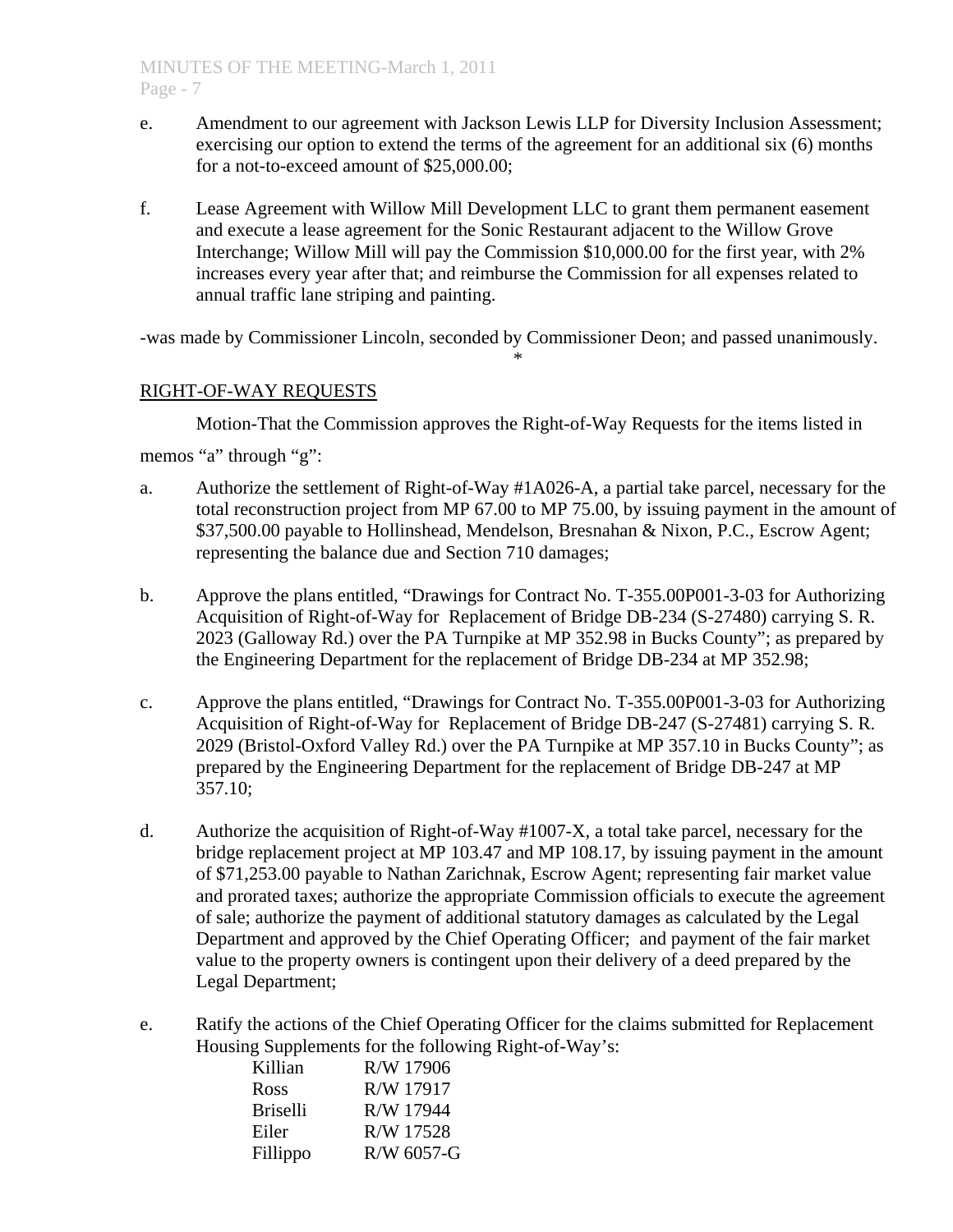# MINUTES OF THE MEETING-March 1, 2011 Page - 8

- f. Authorize the acquisition of Right-of-Way #8995-R22, a partial take parcel, necessary for the Rt. 903 Slip Ramp project, by issuing payment in the amount of \$5,050.00 payable to Gregory & Debra Fusillo; representing fair market value; authorize the appropriate Commission officials to execute the agreement of sale; authorize the payment of additional statutory damages as calculated by the Legal Department and approved by the Chief Operating Officer; and payment of the fair market value to the property owners is contingent upon their delivery of a deed prepared by the Legal Department;
- g. Authorize the acquisition of a partial take parcel that will be necessary for the I-95/I-276 Interchange Project, by issuing payment in the amount of \$479,750.00; representing fair market value and one percent towards transfer; authorize the appropriate Commission officials to execute the agreement of sale; authorize the payment of additional statutory damages as calculated by the Legal Department and approved by the Chief Operating Officer; and payment of the fair market value to the property owner is contingent upon the delivery of a deed prepared by the Legal Department.

-was made by Commissioner Lincoln, seconded by Commissioner Deon; and passed unanimously.

\*

# APPROVE ADVERTISING

Motion-That the Commission approves advertising for the items listed in memos "a" through

 $"f"$ :

- a. Mechanical, electrical and plumbing (MEP) engineering firm to perform open-end engineering-related services systemwide; and the preparation and execution of the agreement at a not-to-exceed amount of \$750,000.00 or three-years, whichever occurs first;
- b. Two (2) architectural firms to perform open-end design and construction phase services systemwide; and the preparation and execution of the agreements at a not-to-exceed amount of \$750,000.00 each or three-years, whichever occurs first;
- c. Two (2) engineering or construction management firms to perform open-end construction inspection services between MP 0.00 and MP 247.00 and the Western Expansion projects; final selection of both consultants will be made from Statements of Interest;
- d. Vendor to provide Trustee and Investment Custody Services;
- e. Contract #T-109.00R001-3-02, micro surfacing between MP 108.95 and MP 121.83;
- f. Contract #T-085.00R002-3-02, micro surfacing and shoulder repairs between MP 85.00 and MP 94.13.

-was made by Commissioner Lincoln, seconded by Commissioner Deon; and passed unanimously.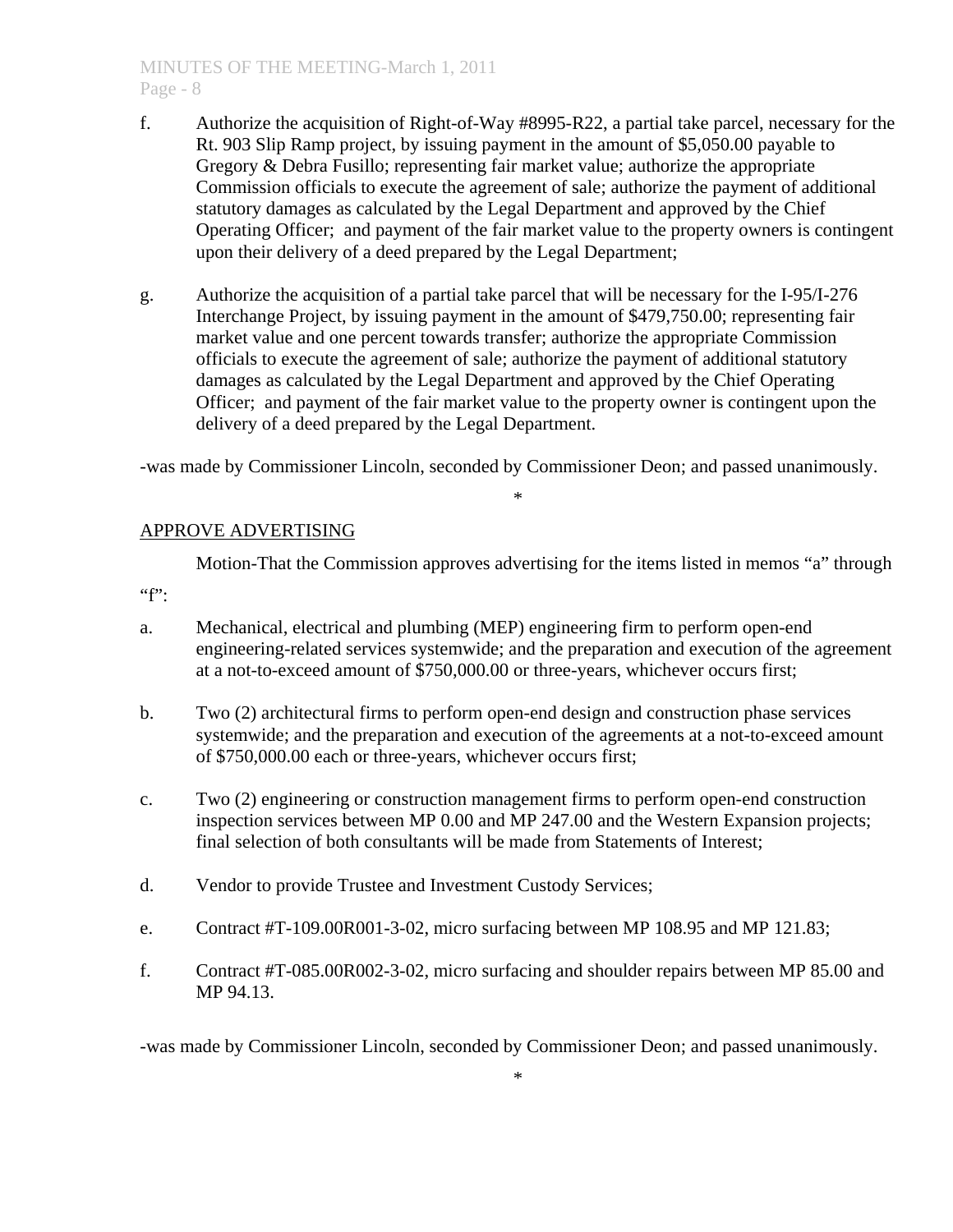# AWARD OF BIDS, ISSUANCE OF PURCHASE ORDERS

Motion-That the Commission approves the Award of Bids, the Renewal of Agreements and

the Issuance of Purchase Orders for the items listed in memos "a" through "d":

- a. Exercising our option to renew the agreements for Stop Loss Insurance from arch 2011 through February 2012, with Buckingham Insurance Services, Inc. and TRU Services, LLC; at a renewal amount of \$427,152.00;
- b. Five-year (5) Maintenance Agreement for the new Oce Reproduction Equipment; utilizing the Commonwealth's contract with Oce North America; at a total award of \$53,809.80 annual, or a total of \$269,049.00;
- c. Herbicide contracts, from February 1, 2011 through March 31, 2012; utilizing the Commonwealth's contracts with the following vendors:

| Asplundh Tree Expert            | \$75,000.00  |
|---------------------------------|--------------|
| <b>Crop Production Services</b> | \$10,000.00  |
| CWC Chemical Inc.               | \$20,000.00  |
| Helena Chemical Co.             | \$20,000.00  |
| <b>TOTAL AWARD:</b>             | \$125,000.00 |

d. Rental of mobile sweepers and vactor units; to the lowest responsive and responsible bidder, Jack Doheny Rentals, Inc.; at a total award of \$227,500.00.

-was made by Commissioner Lincoln, seconded by Commissioner Deon; and passed unanimously.

\*

# AWARD OF CONTRACTS

Motion-That the Commission approves the Award of Contracts for the items listed in memos

"a" through "e":

- a. Contract #T-180.00R001-3-02 for bituminous overlay between MP 179.93 and MP 187.33; to the lowest responsive and responsible bidder, New Enterprise Stone & Lime, Co., Inc; at a not-to-exceed amount of \$5,960,157.45, with a \$200,000.00 contingency;
- b. Contract #T-199.00T005-3-04 for roadway and bridge reconstruction from MP 199.34 to MP 201.74; to the lowest responsive and responsible bidder, HRI, Inc.; at a not-to-exceed amount of \$32,399,965.59, with a \$3,000,000.00 contingency;
- c. Contract #M-030-00R001-3-02 for roadway reconstruction and resurfacing from MP M29.96-M34.63 and MP M39.82-M44.70; to the lowest responsive and responsible bidder, Golden Eagle Construction; at a not-to-exceed amount of \$7,412,912.18, with a \$350,000.00 contingency;
- d. Contract #T-099.00R001-3-02 for bituminous overlay between MP 99.08 and MP 101.70 and shoulder and median rehabilitation between MP 93.98 and MP 99.20; to the lowest responsive and responsible bidder, New Enterprise Stone and Lime, Co., Inc.; at a not-toexceed amount of \$4,810,902.91, with a \$200,000.00 contingency;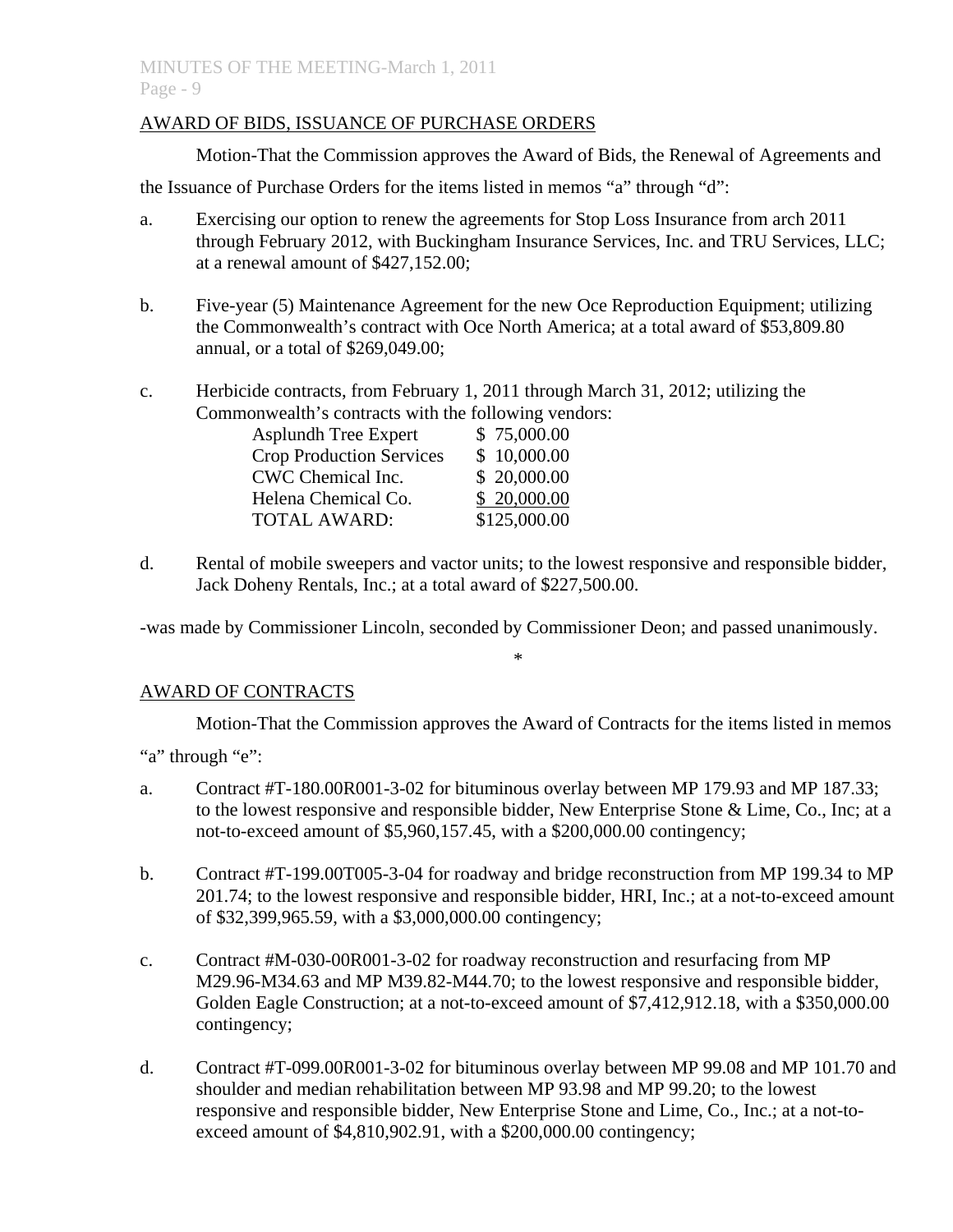e. Contract #T-129.00R001-3-02 for bituminous resurfacing between MP 128.88 and MP 138.19; to the lowest responsive and responsible bidder, New Enterprise Stone and Lime Co., Inc.; at a not-to-exceed amount of \$11,387,000.00, with a \$500,000.00 contingency.

-was made by Commissioner Lincoln, seconded by Commissioner Pratt; and passed unanimously.

\*

### PROPERTY DAMAGE WRITE-OFF

 Motion-That the Commission approves the write-off of Property Damage Claim #DC-1486 in the amount of \$17,248.29-was made by Commissioner Lincoln, seconded by Commissioner Deon; and passed unanimously.

\*

#### AUDIT COMMITTEE

 Motion-That the Commission approves the consultant selection recommendation from the Audit Committee and authorize the negotiation and execution of a contract for annual independent audit services to Zelenkofske Axelrod, LLC; at a not-to-exceed amount of \$441,825.00 for a threeyear period-was made by Commissioner Lincoln, seconded by Commissioner Pratt; and passed unanimously.

\*

#### M22 RAMP FARES

 Motion-That the Commission approves the fare schedule for M22 Ramp Plaza, that is due to open this Spring, to the schedule consistent with other ramp tolls on PA Turnpike 43-was made by Commissioner Lincoln, seconded by Commission Pratt; and passed unanimously.

\*

#### APPROVAL AUTHORITY

 Motion-That the Commission authorizes the responsibility of approving statutory damages for Right-of-Way claims to the Chief Operating Officer until such time as a CEO is named and qualified-was made by Commissioner Pratt, seconded by Commissioner Deon; and passed unanimously.

\*

#### ITEMS ADDED TO THE FORMAL AGENDA

#### CHANGE ORDER

 Motion-That the Commission approves Change Order #32 for Contract #01-017-RCFX with Allan A. Myers for the roadway and bridge reconstruction project from MP 326.00 to MP 331.30,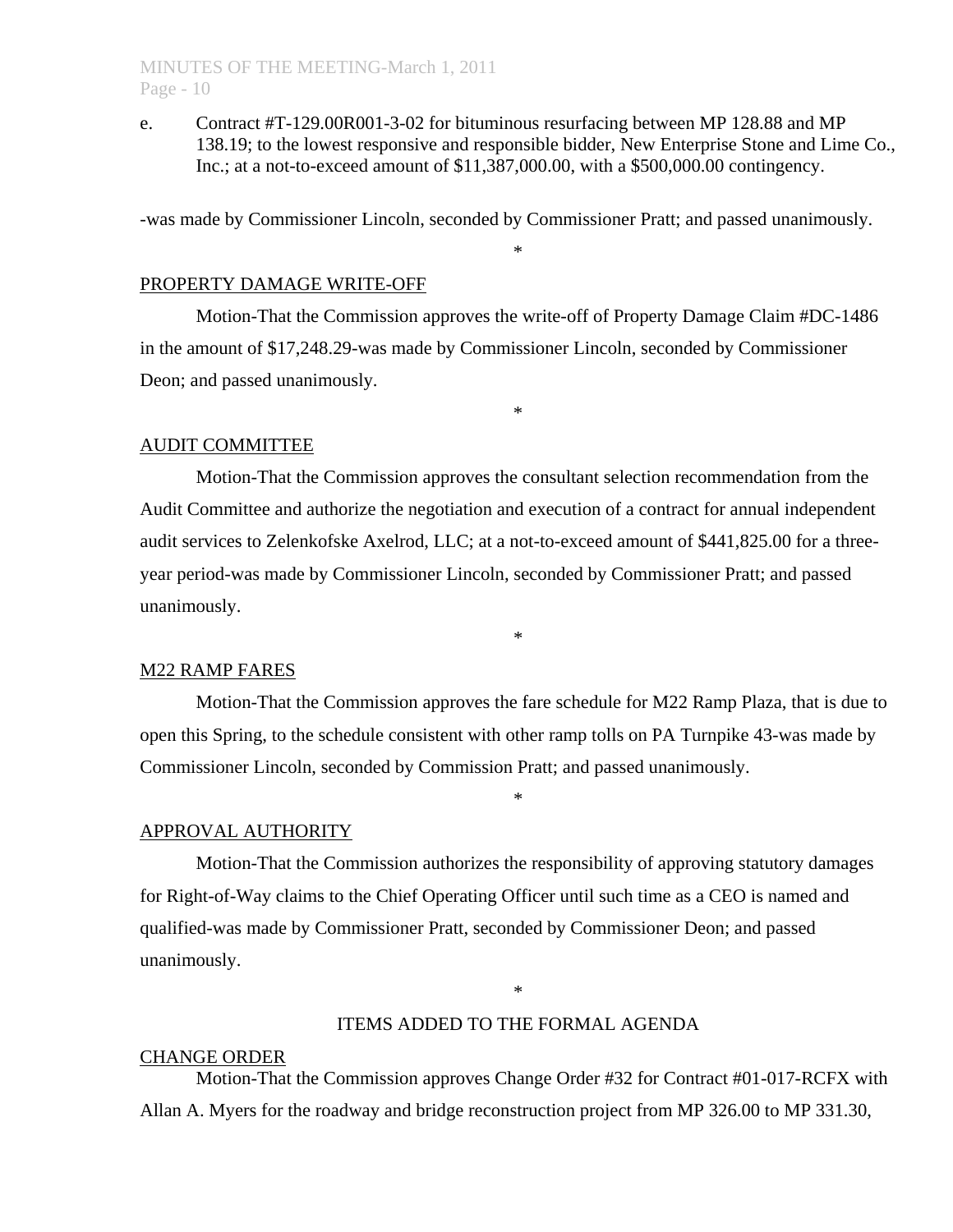# MINUTES OF THE MEETING-March 1, 2011 Page - 11

for an increase of \$427,621.51; increasing the not-to-exceed amount to \$173,163,415.54-was made

by Commissioner Lincoln, seconded by Commissioner Deon; Commissioner Pratt abstained.

COMMISSIONER PRATT: I ABSTAIN ON THE BASIS THAT THE COMPANY SET FORTH IN THIS AGENDA ITEM IS A CLIENT OF THE FIRM OF WHICH I AM A PARTNER. I ASK THAT THE SECRETARY PLEASE HAVE THE MINUTES OF THE MEETING REFLECT MY ABSTENTION ON THIS VOTE.

\*

The motion passed.

# CHANGE ORDERS AND FINAL PAYMENTS

Motion-That the Commission approves the Change Orders and Final Payments for the items

listed in memos "a" through "e":

- a. Change Order #1 and Final Payment for Contract #T-075.94R001-3-02 with Tresco Paving Corporation for bituminous resurfacing between MP 75.94 and MP 85.00; for a decrease of \$424,872.19, making the final contract value \$2,742,251.12, and the final amount due of \$143,709.97;
- b. Change Order #1 and Final Payment for Contract #T-273.97S001-3-03 with Kinsley Construction Co., Inc. for rehabilitation of six bridges between MP 279.31 and MP 292.17; for a decrease of \$10,912.33, making the final contract value \$753,633.67, and the final amount due of \$123,141.85;
- c. Change Order #4 and Final Payment for Contract #T-247.38F003-3-03 with S.P. McCarl & Company, Inc. for plumbing renovations at the TIP Building; for a decrease of \$15,164.82, making the final contract value \$1,030,746.37, and the final amount due of \$50,872.32;
- d. Change Order #1 and Final Payment for Contract #EN-00088-03-03 with Hempt Bros., Inc. for roadway and miscellaneous repairs between MP 241.87 and MP 298.33, for a decrease of \$673,030.27; making the final contract value \$326,969.73, and the final amount due of \$16,348.49;
- e. Change Order #1 and Final Payment for Contract #A-086.28S001-3-02 with Nyleve Bridge Corp. for ramp resurfacing and rehabilitation of Bridge NB-603 at MP A86.28, for a decrease of \$74,791.04; making the final contract value \$1,054,065.34, and the final amount due of \$71,282.00.

-was made by Commissioner Lincoln, seconded by Commissioner Schoch; and passed unanimously.

\*

# **APPROVAL AUTHORIZATION**

Motion-That the Commission authorizes the responsibility of approving Legal settlements/taxable court costs, recording fees, real estate taxes, municipal and municipal authority assessments, professional services including attorney, expert witness and appraisal fees and all unappealed verdicts and viewers awards with interest accrued ranging in the amounts from \$50,001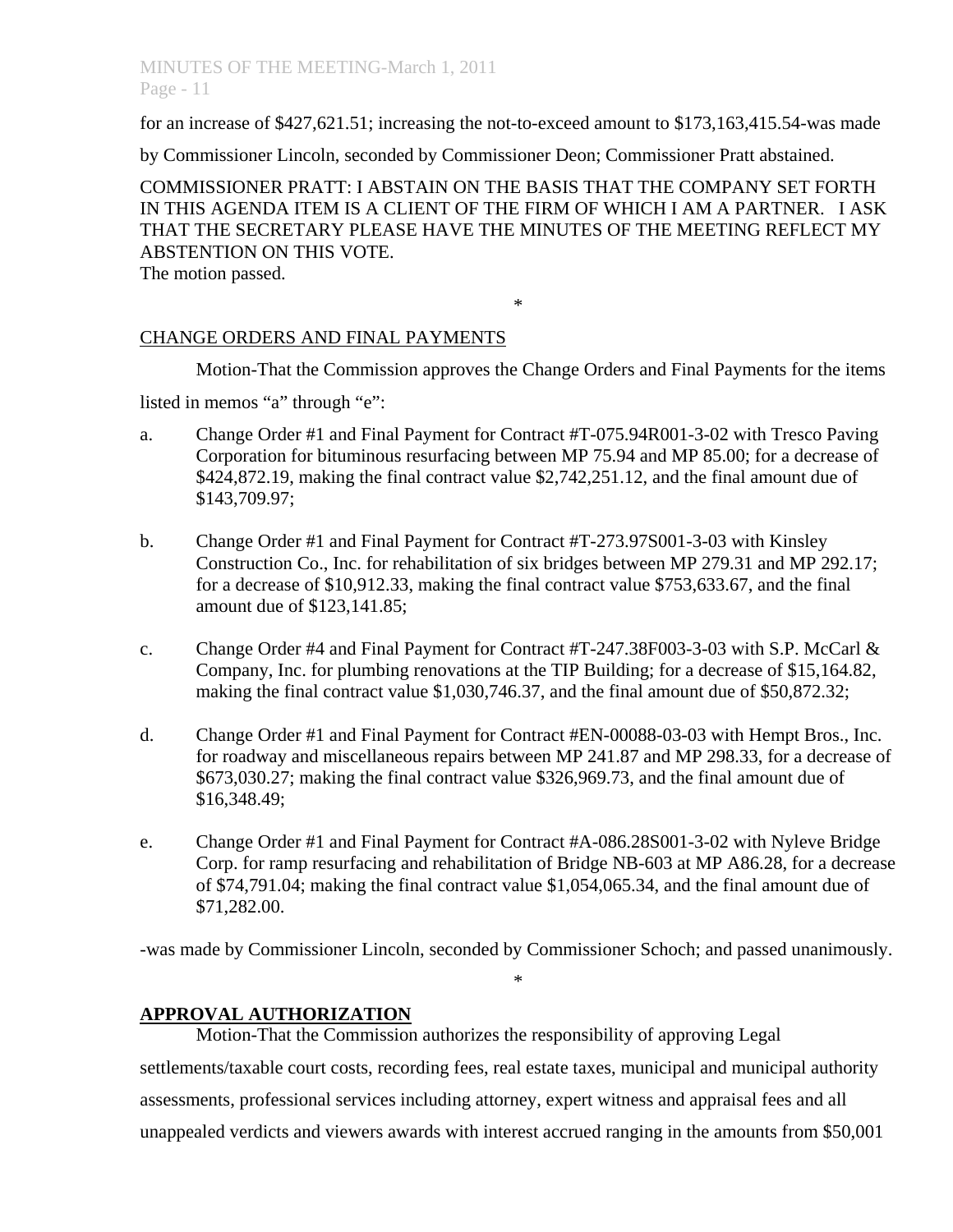to \$100,000, to the Chief Operating Officer until such time as a CEO is named and qualified-was made by Commissioner Lincoln, seconded by Commissioner Schoch; and passed unanimously.

#### \*

# POST FORMAL

MS. EDMUNDS: WE DO HAVE A POST FORMAL MEETING TODAY AND I WILL TURN THE PRESENTATION OVER TO RICH DIPIERO.

RICH DIPIERO: COMMISSIONERS, EARLY JANUARY OF THIS YEAR WE WERE CONTACTED BY THE OPRAH WINFREY SHOW LOOKING FOR PARTICIPANTS IN AN UPCOMING SHOW REGARDING WHAT MAKES PEOPLE HAPPY IN THEIR JOBS EVERY DAY. WE PROVIDED THEM WITH THE NAME OF A FEW OF OUR COLLECTORS, THEY INTERVIEWED THEM, AND THEY SELECTED SANDY GREENAWALT WHO IS A SHIFT LEADER AT THE CARLISLE INTERCHANGE AND HAS WORKED FOR THE COMMISSION FOR 23 YEARS. AT THIS TIME WE WOULD LIKE TO SHOW YOU A CLIP OF THE SHOW.

COMMISSIONERS, I WOULD LIKE IF WE COULD DO A LITTLE PRESENTATION FOR SANDY TO RECOGNIZE HER FOR HER EFFORTS THAT SHE DOES EACH AND EVERY DAY. THAT IS THE REAL SANDY THAT YOU SEE IN THE VIDEO. WE WOULD LIKE TO THINK THAT SHE REPRESENTS ALL THE COLLECTORS ON THE TURNPIKE.

### ADJOURNMENT

CHAIRMAN LIEBERMAN: I WANT TO THANK EVERYONE FOR THE HONOR OF BEING CHAIRMAN; I FOLLOW MANY GREAT CHAIRS AND I HOPE I'M UP TO THE TASK. I AM ESPECAILLY MOVED BY MY DEAR FRIEND, BILLY LINCOLN, NOMINATING ME. WE GO BACK A LOT OF YEARS, AND I CONSIDER IT A PRIVILEDGE TO BE NOMINATED BY YOU SENATOR. I WOULD ALSO LIKE TO WELCOME BARRY TO THE COMMISSION. WE ARE LUCKY TO HAVE BARRY, HE IS A GREAT PENNDOT SECRETARY AND A GREAT MEMBER OF THIS COMMISSION, AND MORE IMPORTANT, HE IS GOING TO BE A FATHER OF TWINS IN AUGUST. SO, IF HE COMES IN A LITTLE BLURRY EYED AFTER THAT, WE WILL UNDERSTAND. THANK YOU ALL FOR THIS HONOR.

 Motion-That this meeting of The Pennsylvania Turnpike Commission be adjourned at 12:39 p.m.-was made by Commissioner Pratt, seconded by Commissioner Deon; and passed unanimously. \*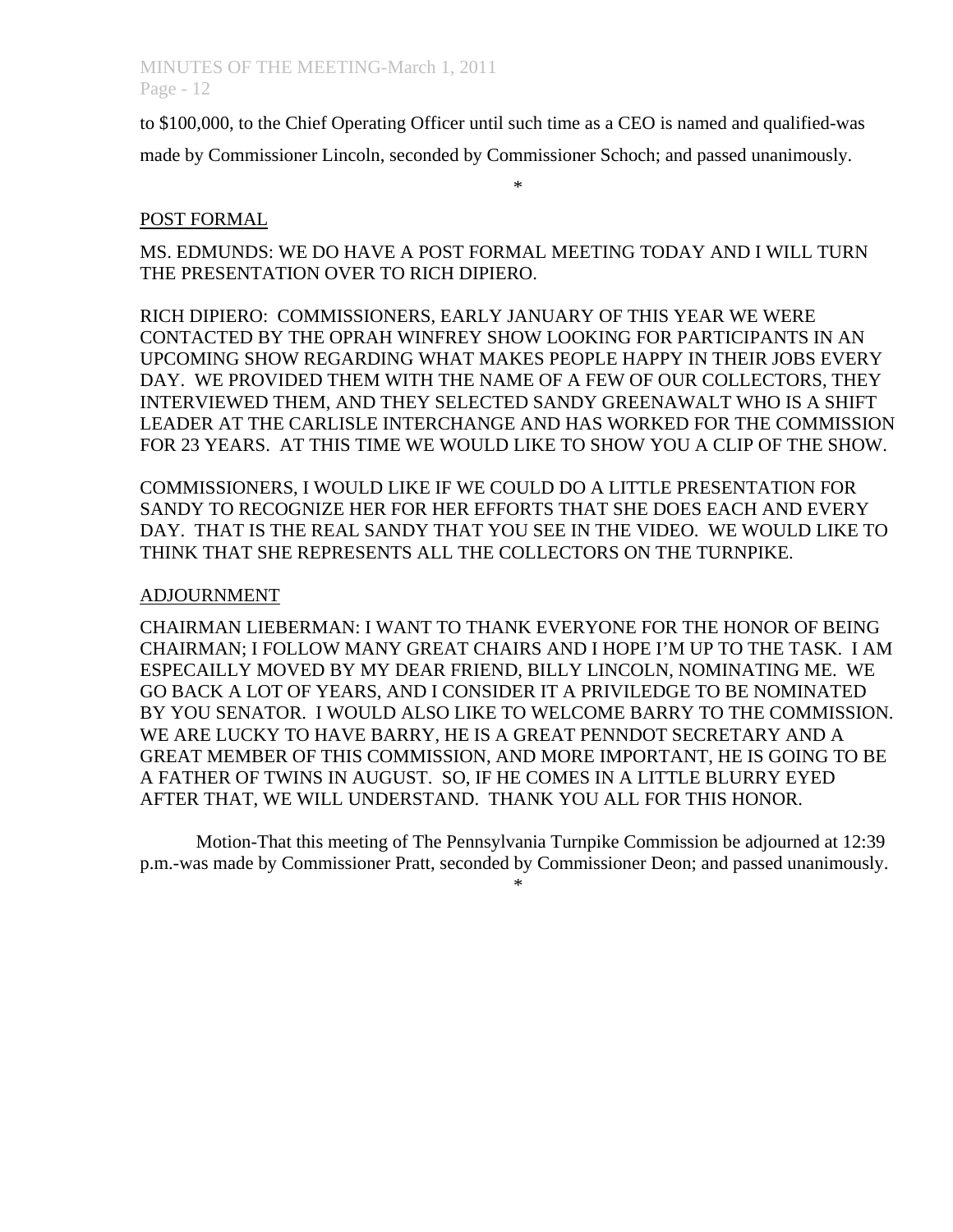PREPARED BY:

 Ann Louise Edmunds Assistant Secretary Treasurer

03-01-11 **APPROVED BY:** 

 J. William Lincoln Secretary Treasurer